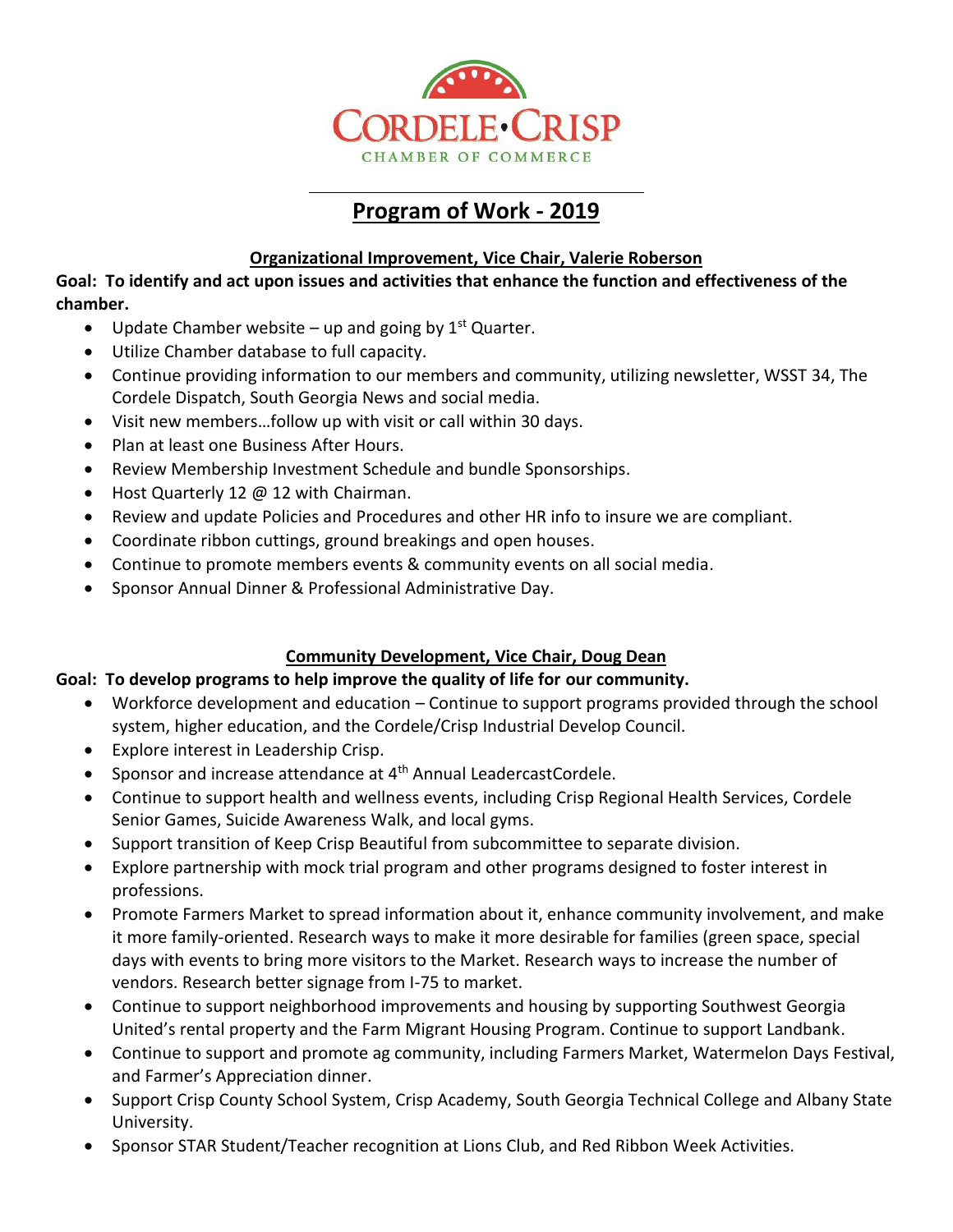#### **Small Business Development, Vice Chair, Heath Hamilton**

**Goal: To develop programs to promote quality economic growth, provide assistance to small businesses and entrepreneurs.**

- Create new comer/new business informational brochure & include information in Chamber Business Directory.
- Partner with local Schools to encourage students
- Partner with UGA Business Develop Center, South Georgia Technical College, Albany State University and Southwest Georgia United to assist entrepreneurs, and small businesses
- Research ways to help new businesses with permitting (stream lining) City & County.
- Explore partnership with Albany State University and South Georgia Technical College for employment workshops, including résumé and application packet building. Also, ensure that we are not duplicating services.
- Continue to promote business development and promote the Resource Office at the chamber.
- Continue to offer webinars of interest to the membership.

### **Keep Crisp Beautiful, Vice Chair, Chip Wells**

## **Goal: To educate our community to build and sustain a local movement to reduce and eliminate litter and promote participation and efforts to preserve our environment.**

- Increase educational initiatives: Director and/or members will speak to all 3<sup>rd</sup> graders annually.
- Keep Crisp Beautiful will have a special section in the Chamber Chatter to promote events, recruit volunteers and educate the community.
- Director or volunteers will provide education information, advertising events at least once monthly on WSST 34.
- Increase volunteer base. Recruit Boy Scouts, 4-H'ers, Senior citizens, other community organizations and the business community.
- Continue events Great American Clean Up, Rivers Alive, County-wide Cleanup (2 yearly), Bring One for the Chipper, Clothes Collection, America Recycles Day, Adopt-A-Highway/Spot Cleanup Week, Book Collection, Litter Index, Trauma bears collection, Adopt-A-Highway/Spot Drive and Earth Day.
- Continue promoting and expand litter awareness with new ad campaign, PSA's and billboards, monthly tips in newsletter, and promoting Adopt-A-Spot/Highway Programs, and Earth Day at local schools.
- Continue promoting recycling through Recycling brochure, America Recycles Day, researching other options and encourage expansion of program for Crisp County as well as reducing waste, and reuse with collection events such as bag, clothes, book, and stuffed animals.